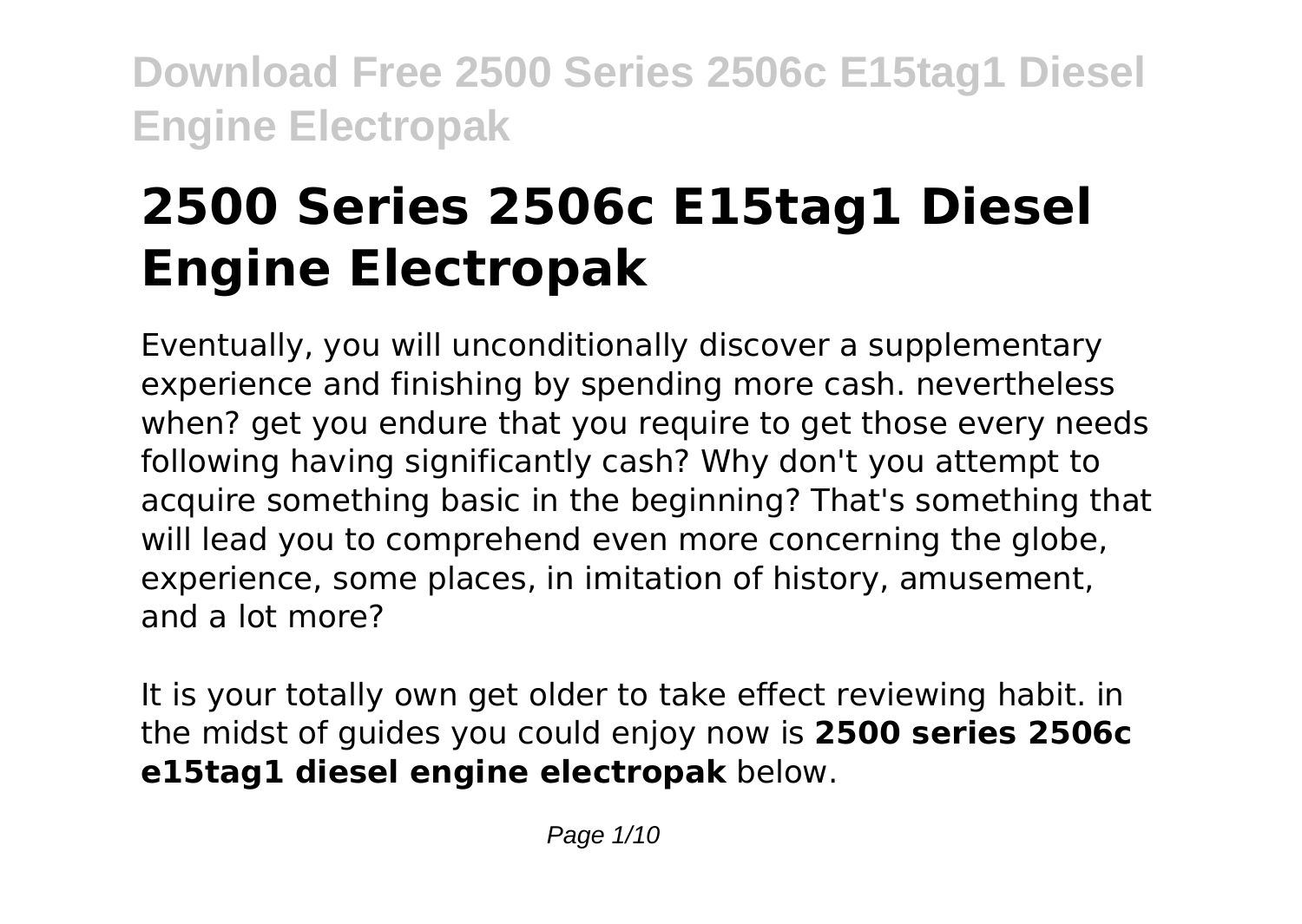You can search and download free books in categories like scientific, engineering, programming, fiction and many other books. No registration is required to download free e-books.

#### **2500 Series 2506c E15tag1 Diesel**

2500 Series 2506C-E15TAG1 Diesel Engine – Electropa 435 kWm at 1500 rpm The 2500 Series engine has been developed using the latest engineering techniques and builds on the strengths of the already very successful . 2000 Series family and addresses today's uncompromising demands within the power generation industry.

#### **2500 Series 2506C-E15TAG1**

The Perkins 2500 range of diesel engines provides you with output ratings of 455-624 kVA, catering for both your prime and standby power generation needs. The features and benefits of the 2000 Series ensure your generation needs are met. Flexible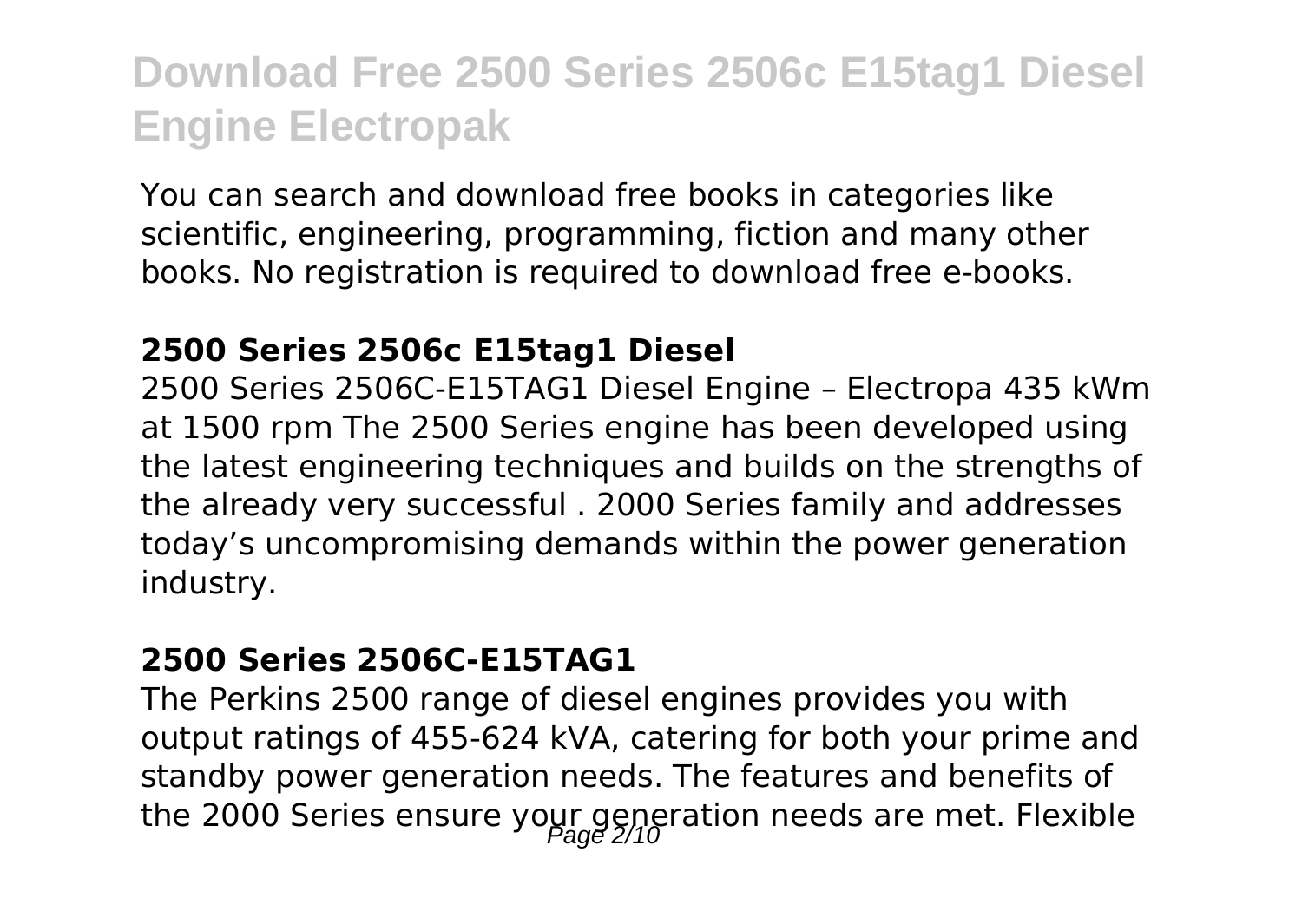packaging of the 6 cylinder engines caters for the space you have available, and with mechanically operated unit fuel injectors, electronic control ...

#### **2506C-E15TAG Certified Models | Perkins**

2500 Series 2506C-E15TAG1 2506C-E15TAG2 Diesel Engine - ElectropaK. General installation 2506C-E15TAG1 2506C-E15TAG2 Rating definitions Prime power Variable load. Unlimited hours usage with an average load factor of 80% of the published Prime Power rating over each 24 hour period.

#### **Technical Data 2506C-E15TAG1 2500 Series**

2500 Series 2506C-E15TAG1 Diesel Engine – ElectropaK 435 kWm at 1500 rpm 490 kWm at 1800 rpm The 2500 Series engine has been developed using the latest engineering techniques and builds on the strengths of the already very successful 2000 Series family and addresses today's uncompromising demands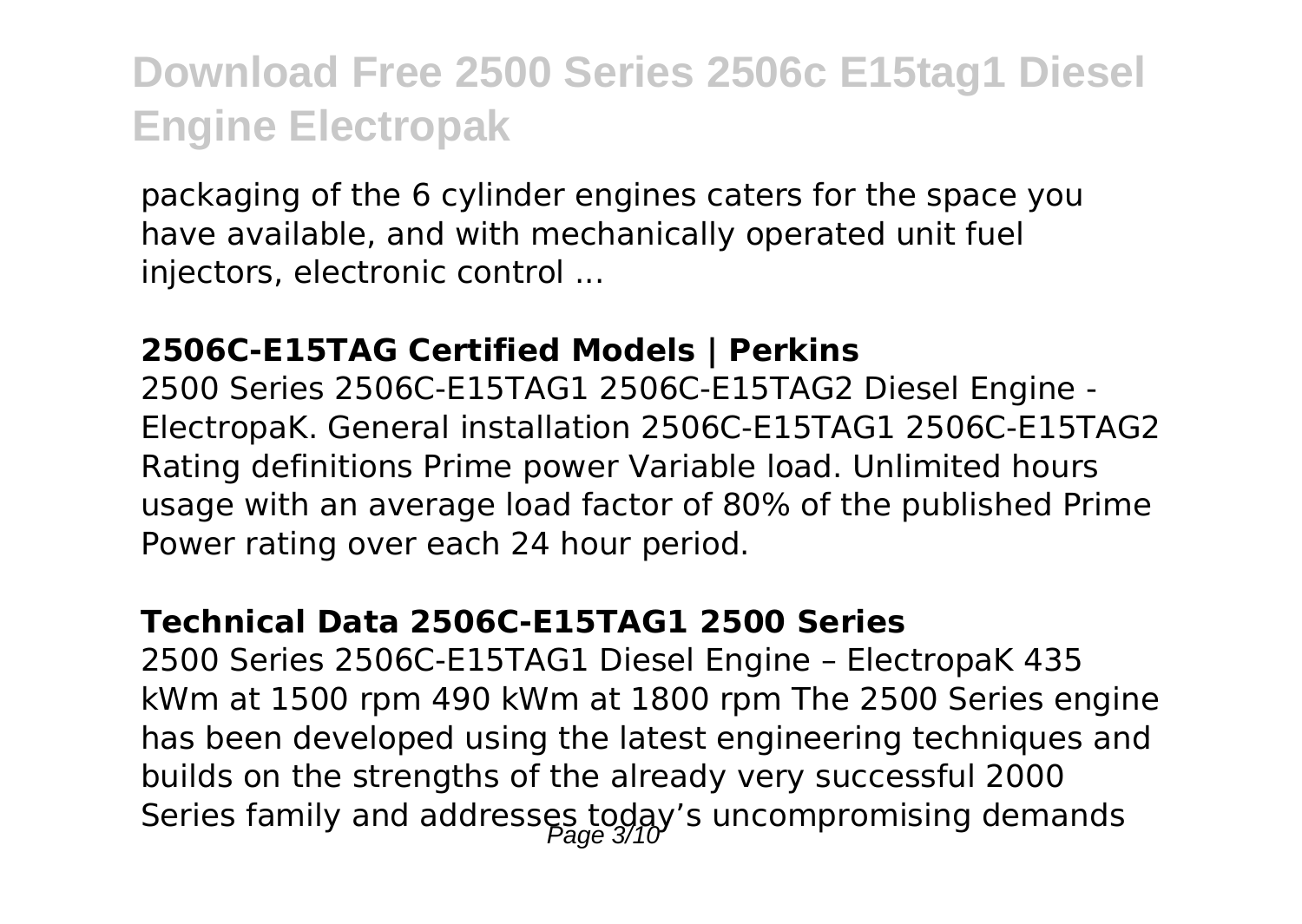within the power generation industry.

**2500 Series 2506C-E15TAG1 Diesel Engine – ElectropaK** 2500 Series 2506A-E15TAG1 2506A-E15TAG2 Diesel Engine - ElectropaK. General installation 2506A-E15TAG1 2506A-E15TAG2 Note:All quoted gross engine powers include an allowance of 1.5% for installation variances Rating definitions Prime power Variable load. Unlimited hours usage with an average load factor of 80% of the published Prime Power ...

### **Technical Data 2506A-E15TAG1 2500 Series**

2500 Series 2506D-E15TAG1 Diesel Engine – ElectropaK 490 kWm at 1800 rpm The 2500 Series engine has been developed using the latest engineering techniques and builds on the strengths of the already very successful 2000 Series family and addresses today's uncompromising demands within the power generation industry.  $P_{\text{a}q} = 4/10$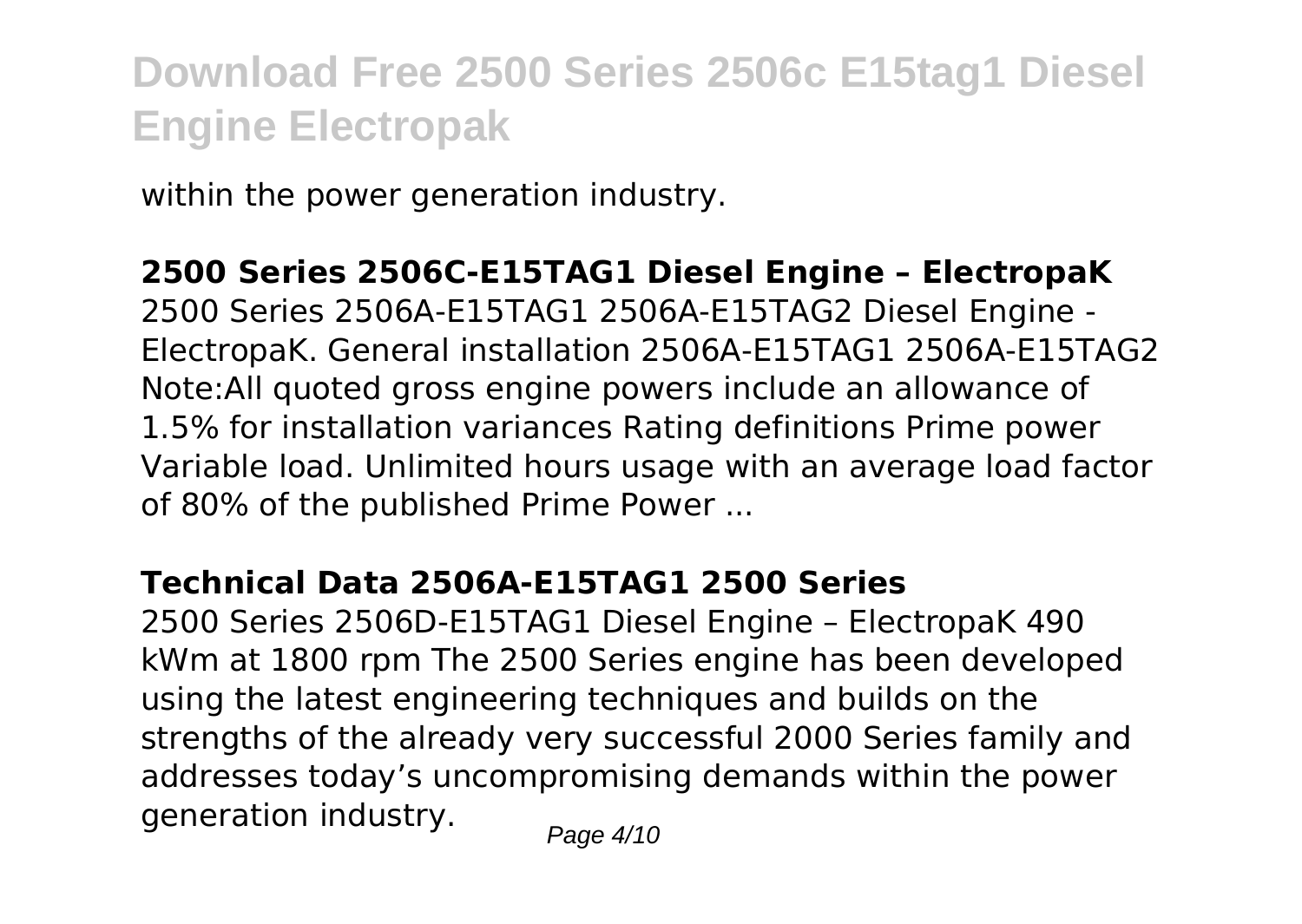## **2500 Series 2506D-E15TAG1 Diesel Engine – ElectropaK**

2500 Series 2506A-E15TAG1 Diesel Engine – ElectropaK – Non-Emissions compliant 434 kWm at 1500 rpm 490 kWm at 1800 rpm Standard ElectropaK specification Air inlet n Mounted air filter Fuel system n Mechanically actuated electronically controlled unit fuel injectors with full authority electronic control

### **2500 Series 2506A-E15TAG1 Diesel Engine – ElectropaK – Non ...**

PERKINS ENGINE Model - 2506C-E15TAG1 The Perkins 2500 Series engine family has strengths from the heavy duty industrial 2000 Series and exceptional power to weight ratio in an optimally compact package.

## **500 kVA generator | 500 kVA diesel generator | 500 kVA**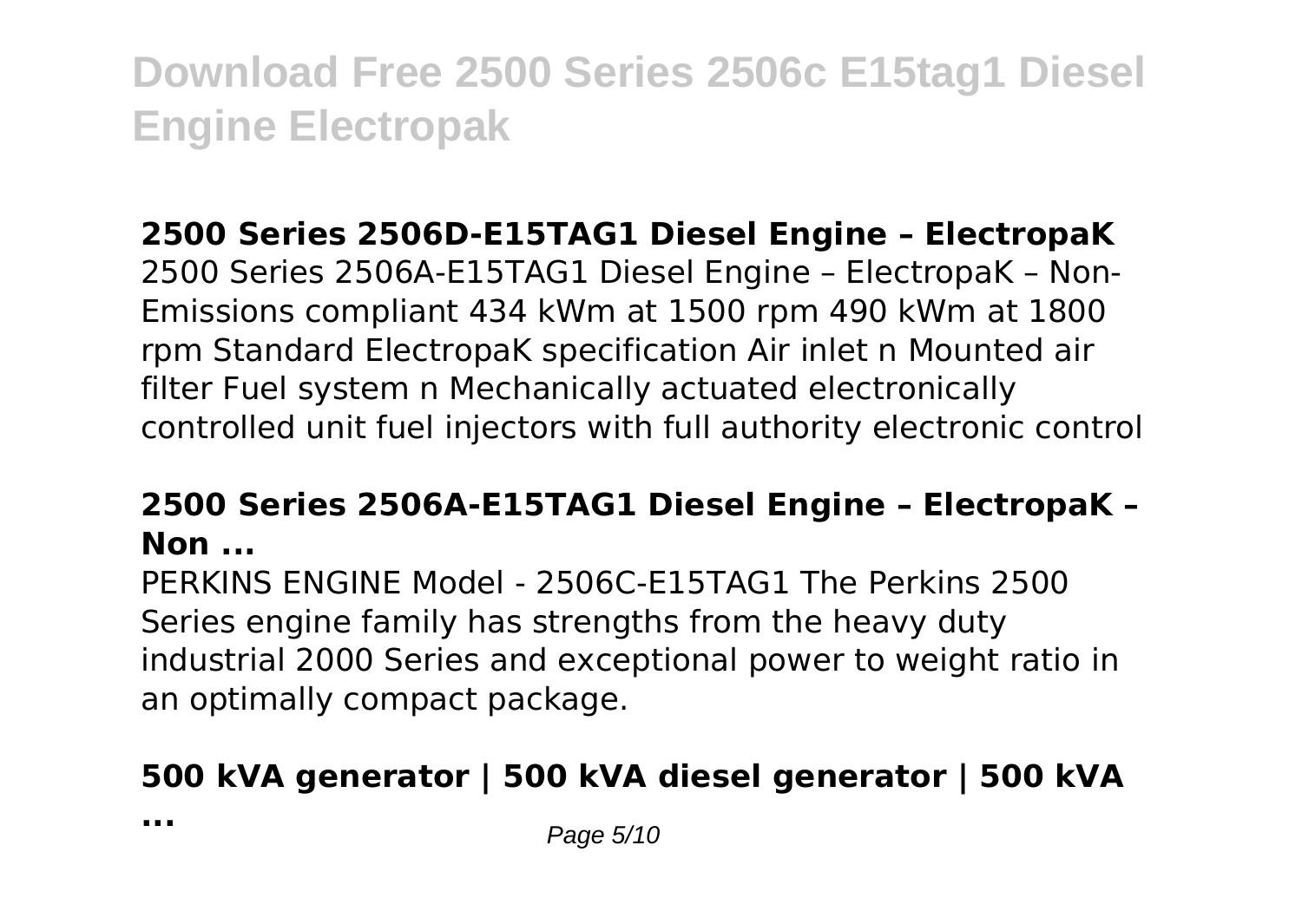2500 Series 2506C-E15TAG2 Diesel Engine – ElectropaK 478 kWm at 1500 rpm 490 kWm at 1800 rpm The 2500 Series engine has been developed using the latest engineering techniques and builds on the strengths of the already very successful 2000 Series family and addresses today's uncompromising demands within the power generation industry.

#### **2500 Series 2506C-E15TAG2 Diesel Engine – ElectropaK**

2500 Series 2506C-E15TAG3 Diesel Engine – ElectropaK 543 kWm at 1800 rpm The 2500 Series engine has been developed using the latest engineering techniques and builds on the strengths of the already very successful 2000 Series family and addresses today's uncompromising demands within the power generation industry.

## **2500 Series 2506C-E15TAG3 Diesel Engine – ElectropaK** The 2506C-E15TAG1 is a turbocharged and air-to-air charge-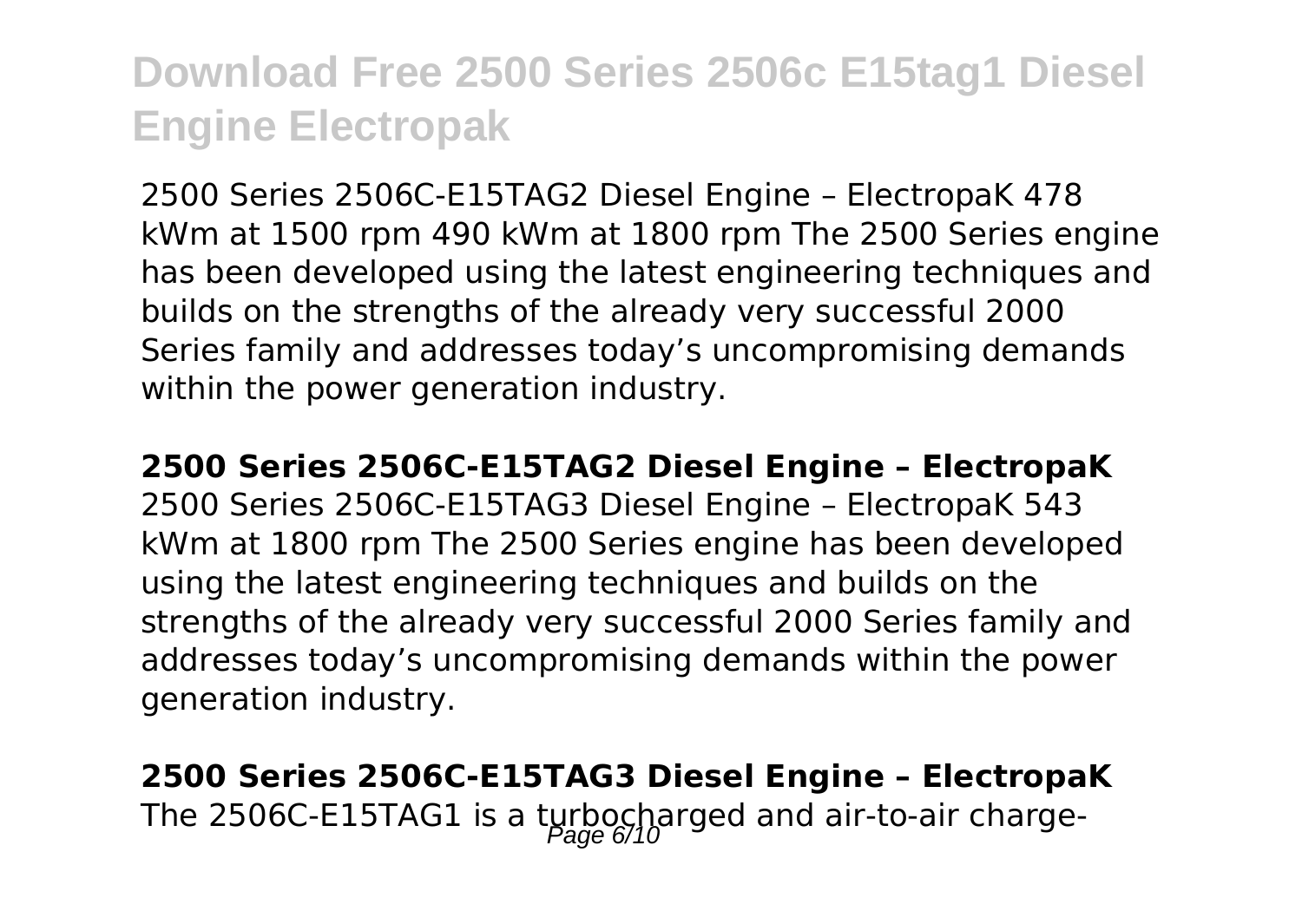cooled, 6 cylinder diesel engine.

### **PN1845 - 2506C-E15TAG1**

2500 Series 2506C-E15TAG3 Diesel Engine – Electropa 543 kWm at 1800 rpm The 2500 Series engine has been developed using the latest engineering . techniques and builds on the strengths of the already very successful 2000 Series family and addresses today's uncompromising demands within the power generation industry.

### **2500 Series 2506C-E15TAG3**

2500 Series 2506A-E15TAG3 2506A-E15TAG4 Diesel Engine - ElectropaK. General installation - 2506A-E15TAG3 General installation - 2506A-E15TAG4 Note: All quoted gross engine powers include an allowance of 1.5% for installation variances Rating definitions ... 2500 Series 2506A-E15TAG3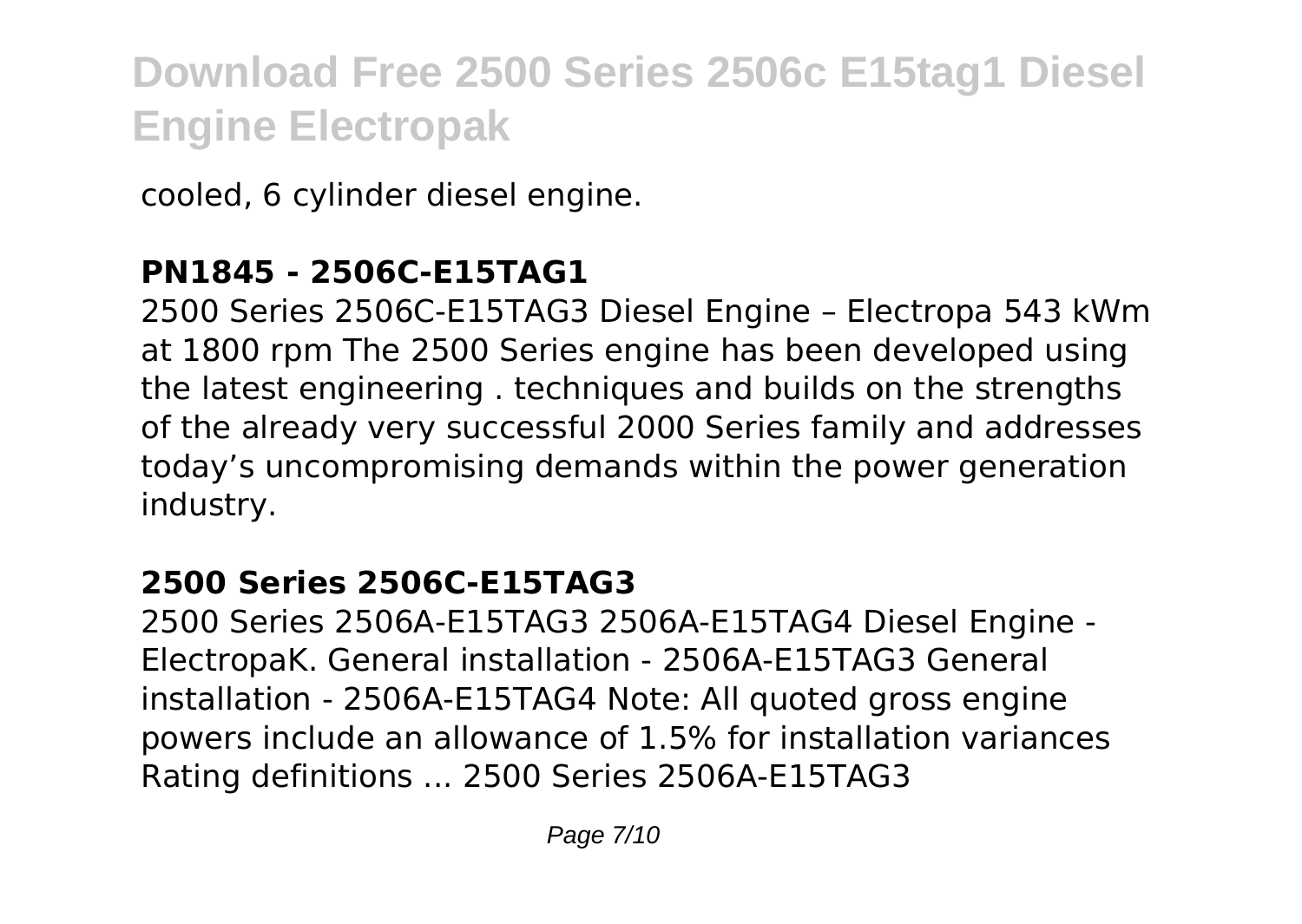### **Technical Data 2506A-E15TAG3 2500 Series**

The Perkins 2500 range of diesel engines provides you with output ratings of 455-624 kVA, catering for both your prime and standby power generation needs. The features and benefits of the 2000 Series ensure your generation needs are met. Flexible packaging of the 6 cylinder engines caters for the space you have available, and with mechanically operated unit fuel injectors, electronic control ...

### **2506A-E15TAG Fuel Optimised Models | Perkins**

Perkins diesel engine Series 2500 264302 2500 series 264330 2506-15L TAG1 MGA 264331 2506-15L TAG2 MGB 264332 2506-15L TAG3 MGD 264333 2506-15L TAG4 MGE 264334 2506-15L TAG MGL 264400 Perkins diesel engine Series 2800 264402 2800 series 264404 2800 series 264431 2806-18L TAG1 JGA 264432 2806-18L TAG2 JGB 264433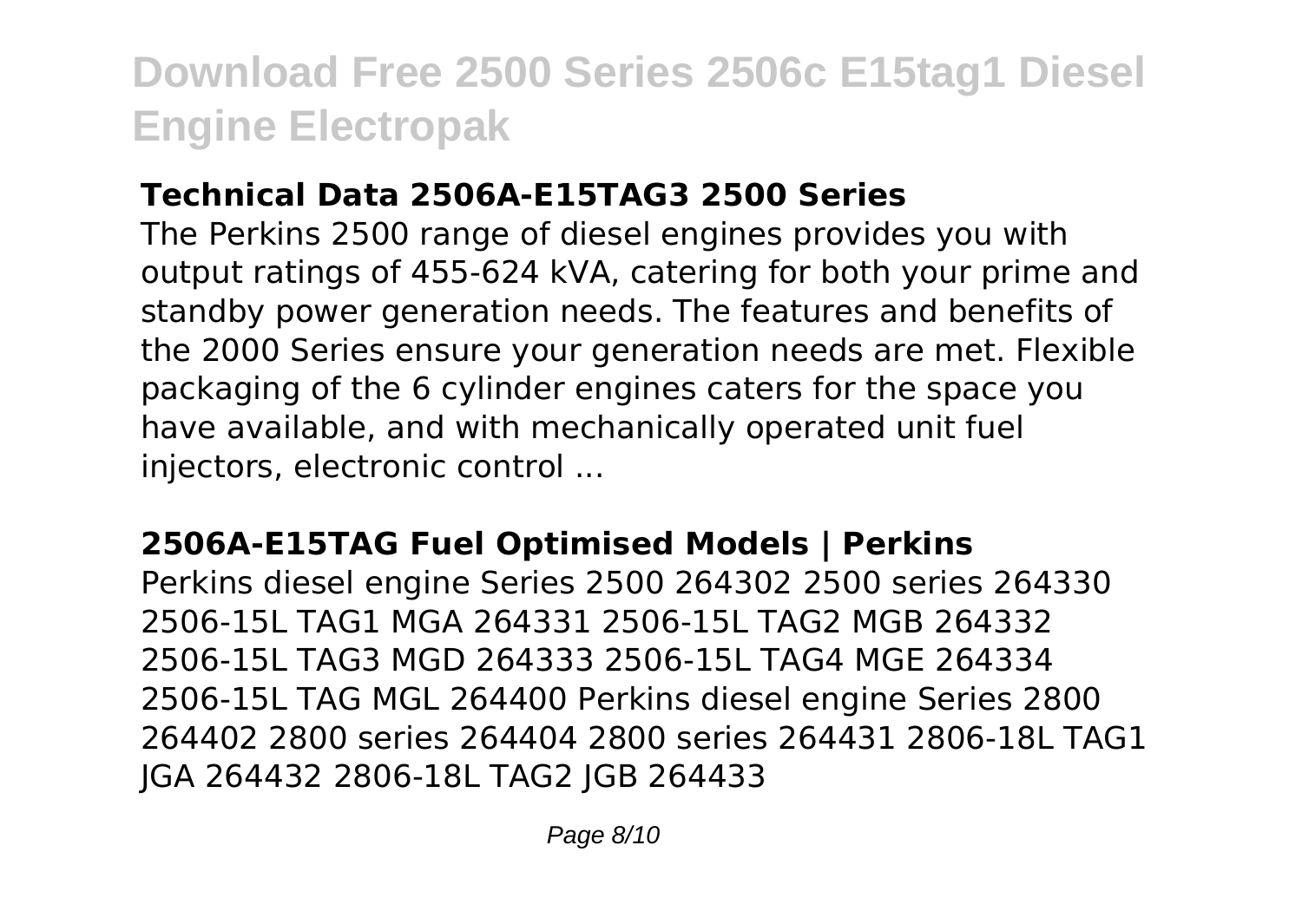### **PERKINS diesel 2000-2800 series Manuals & Parts Catalogs**

Perkins 2506C-E15TAG2 is a turbocharged and air-to-air chargecooled, 6 cylinder diesel engine. Its premium features provide economic and durable standby duty, exceptional powerto-weight ratio resulting in exceptional fuel consumption and low gaseous emissions and advanced overall performance and reliability making this the prime choice for ...

### **500KVA Perkins Generator 2506C-E15TAG2 Technical Parameters**

The Perkins 2500 Series engine family has strengths from the heavy duty industrial 2000 Series and exceptional power to weight ratio in an optimally compact package. The 15.2 litre, turbo charged and air-to-air charge cooled, vertical in-line 6 cylinder engine offers a clean engine with the most up to date diesel mechanically controlled fuel ...